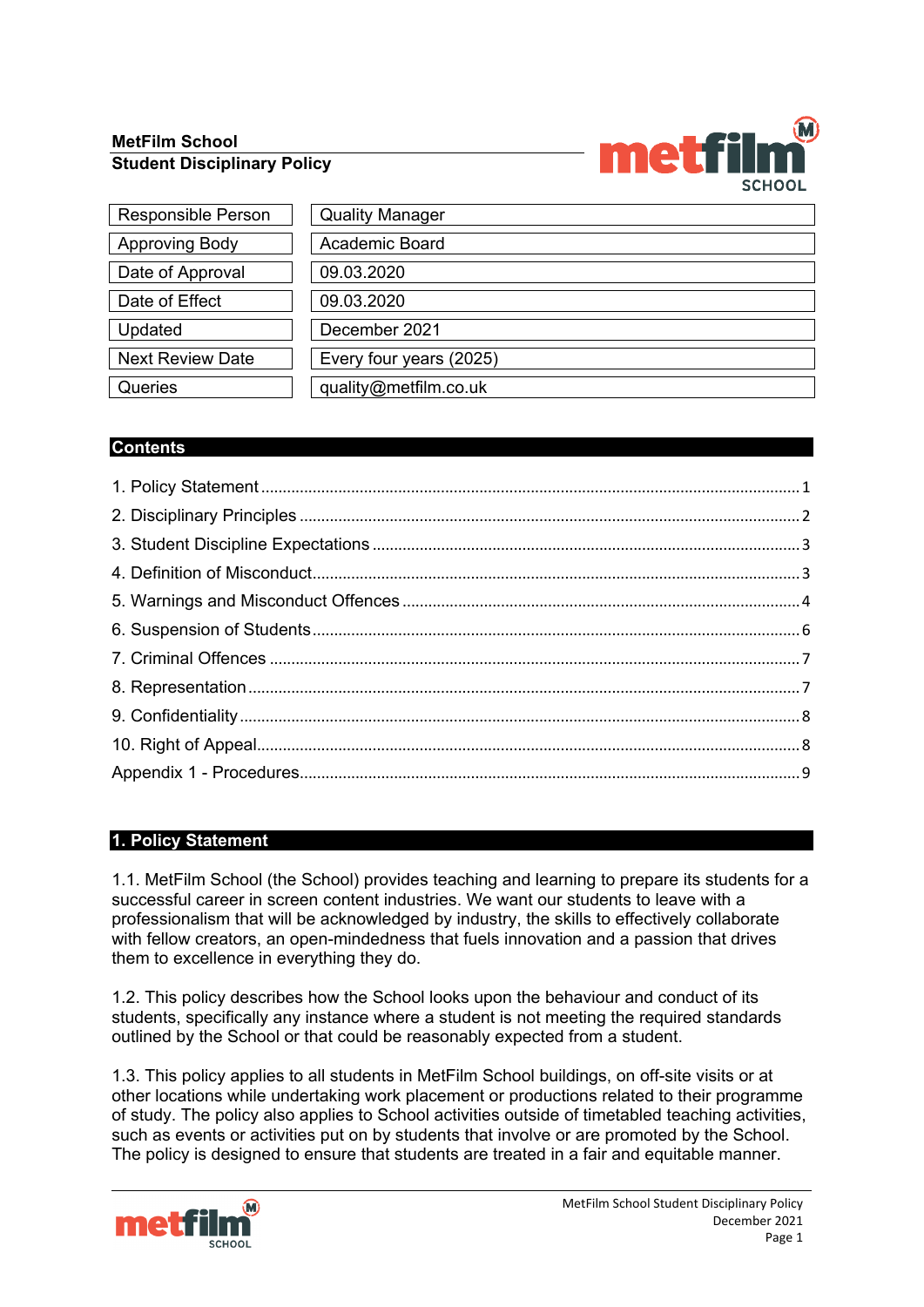1.4. The Quality Manager is responsible for managing and reviewing this policy and is responsible for the effective operation of the Student Disciplinary policy and procedures outlined below.

1.5. The content of this policy aligns with government legislation, the regulations of the School's validating partner and other external stakeholders to whom the School must make reference.

1.6. The Student Disciplinary Policy has a link with the following policies and procedures:

- o University of West London Academic Offences Regulations
- o Student Code of Conduct
- o Student Handbook
- o Acceptable Use of IT
- o Bullying & Harassment
- o Health & Safety
- o Student Engagement & Attendance Monitoring
- o Safeguarding
- o Social Media
- o Student Disciplinary Appeals

1.7 In addition to the above policies and regulations MetFilm School has (in line with sector good practice guidance and following consultation with staff and students) adopted the [IHRA](https://www.holocaustremembrance.com/resources/working-definitions-charters/working-definition-antisemitism)  definition [of Anti-Semitism,](https://www.holocaustremembrance.com/resources/working-definitions-charters/working-definition-antisemitism) and uses this document internally when considering allegations of Anti-Semitism.

### <span id="page-1-0"></span>**2. Disciplinary Principles**

2.1. This Student Disciplinary policy and procedure was developed with the following principles in mind:

- $\circ$  All members of MetFilm School staff have a responsibility to ensure that student discipline is maintained.
- o The Student Disciplinary procedure is designed to establish the facts quickly and to deal fairly and consistently with disciplinary issues.
- o At every stage in the disciplinary procedure, students will be given details of the complaint against them and be given the opportunity to state their case before a decision is made.
- o The procedure may be implemented from any stage, depending on how serious the alleged misconduct is.
- $\circ$  If a student feels that they have been unfairly treated, then they have the right to appeal against any disciplinary penalty. For more information, students should refer to the School's Student Disciplinary Appeals Policy.
- $\circ$  If the student is over 18 the student has the right to be accompanied by another person at formal disciplinary meetings and at any subsequent appeal (please refer to the Student Disciplinary Appeals Policy and Procedure). Students under the age of 18 or vulnerable adults should be accompanied by a parent/guardian.

2.2. **Burden of proof**: the burden of proof lies with the School to prove that the student has done what they are accused of doing.

2.3. **Standard of Proof**: The School will thoroughly investigate all transgressions of student discipline and in making judgements as to the appropriate course of action apply the principle of "balance of probability" based on the evidence available.

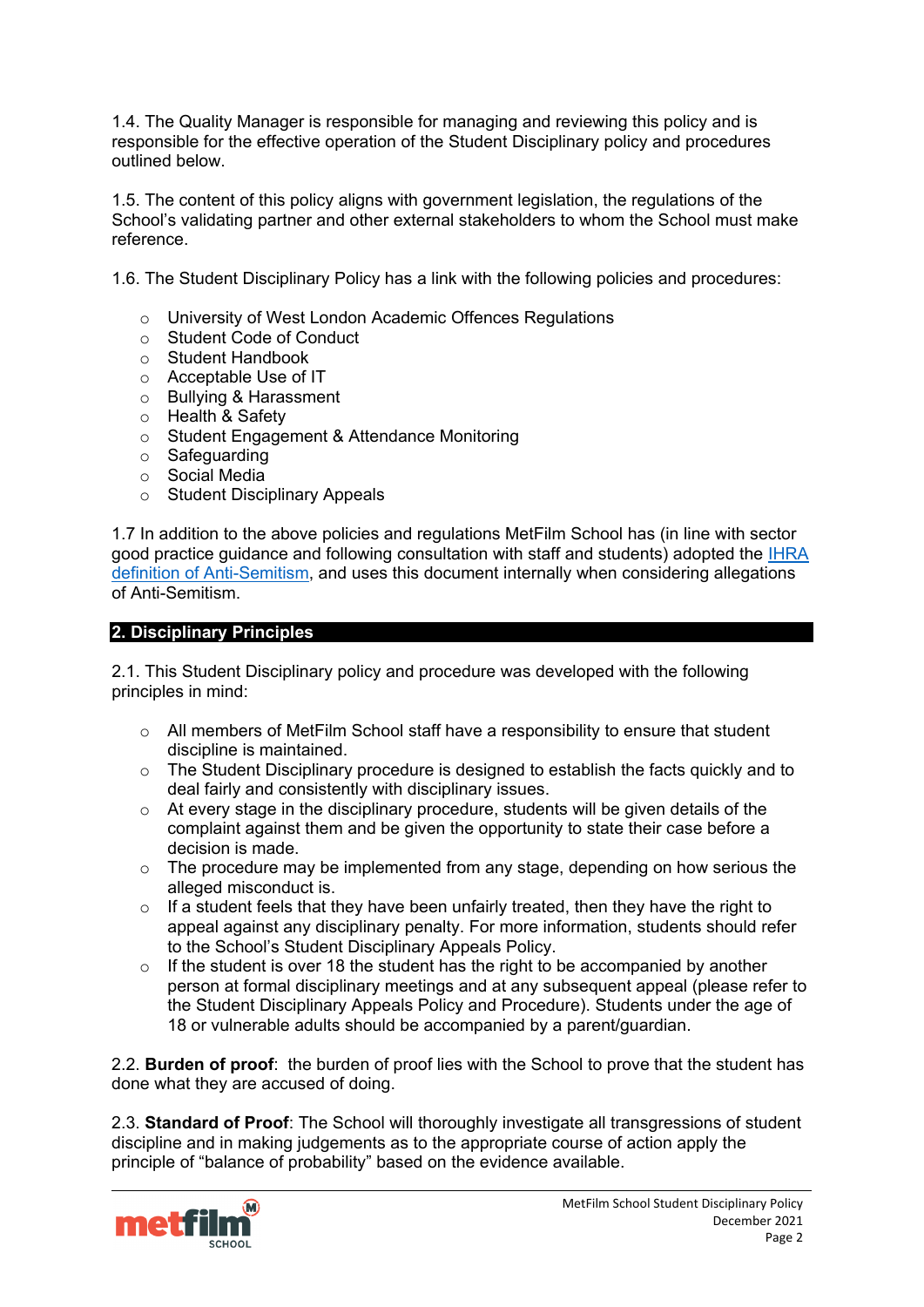2.4. MetFilm School reserves the right to take disciplinary action against students for incidents not directly related to the School that could be considered to put other students or staff at risk or bring the School into disrepute e.g. allegations of assault or involvement in illegal drugs.

2.5. No student shall be suspended, excluded or expelled unless they have been given an opportunity to make representations in person to the Chief Executive Officer (CEO), Director or their nominee. Where for any reason it appears to the CEO, Director or their nominee that it is not possible for the student to attend in person, they shall be allowed to make written representations.

### <span id="page-2-0"></span>**3. Student Discipline Expectations**

3.1. MetFilm School always expects students to take responsibility for their learning and actions and behave in a mature and appropriate manner while involved in School activities. Students shall be responsible for familiarising themselves with the **Student Code of Conduct** as found in the **Student Handbook** and the **University of West London Academic Regulations**, and any other such Regulations of the School to ensure that they know what it is expected of them.

3.2. The standards of student conduct are covered in separate policies and procedures and are also referred to in the Student Handbook.

3.3. The School expects that students, their representatives and staff will act reasonably and fairly towards each other and will treat the disciplinary process with respect.

3.4. All students are made aware of their responsibilities and the School's expectations of them as part of their induction to MetFilm School.

### <span id="page-2-1"></span>**4. Definition of Misconduct**

4.1. The conduct covered in this section shall constitute misconduct if it takes place on School property or premises or elsewhere if the student concerned is involved in a School activity, is representing the School or is present at that place by virtue of their status as a student of the School, including any industry experience placements.

4.2. It shall also constitute misconduct in any location whatsoever if the actions bring the good name of School into disrepute.

4.3. The following shall constitute misconduct:

- 1) Disruption of, or improper interference with, the academic, administrative, social or other activities of the School whether on School premises or elsewhere;
- 2) Obstruction of, or improper interference with, the functions, duties or activities of any student, member of staff or other employee of the School or any contractor or visitor;
- 3) Violent, indecent, disorderly, threatening, defamatory or offensive behaviour or language whilst on School premises or engaged in any School activity;
- 4) Fraud, deceit, deception, or dishonesty in relation to MetFilm School or its staff or in connection with holding any office in the School or in relation to being a student of the School;

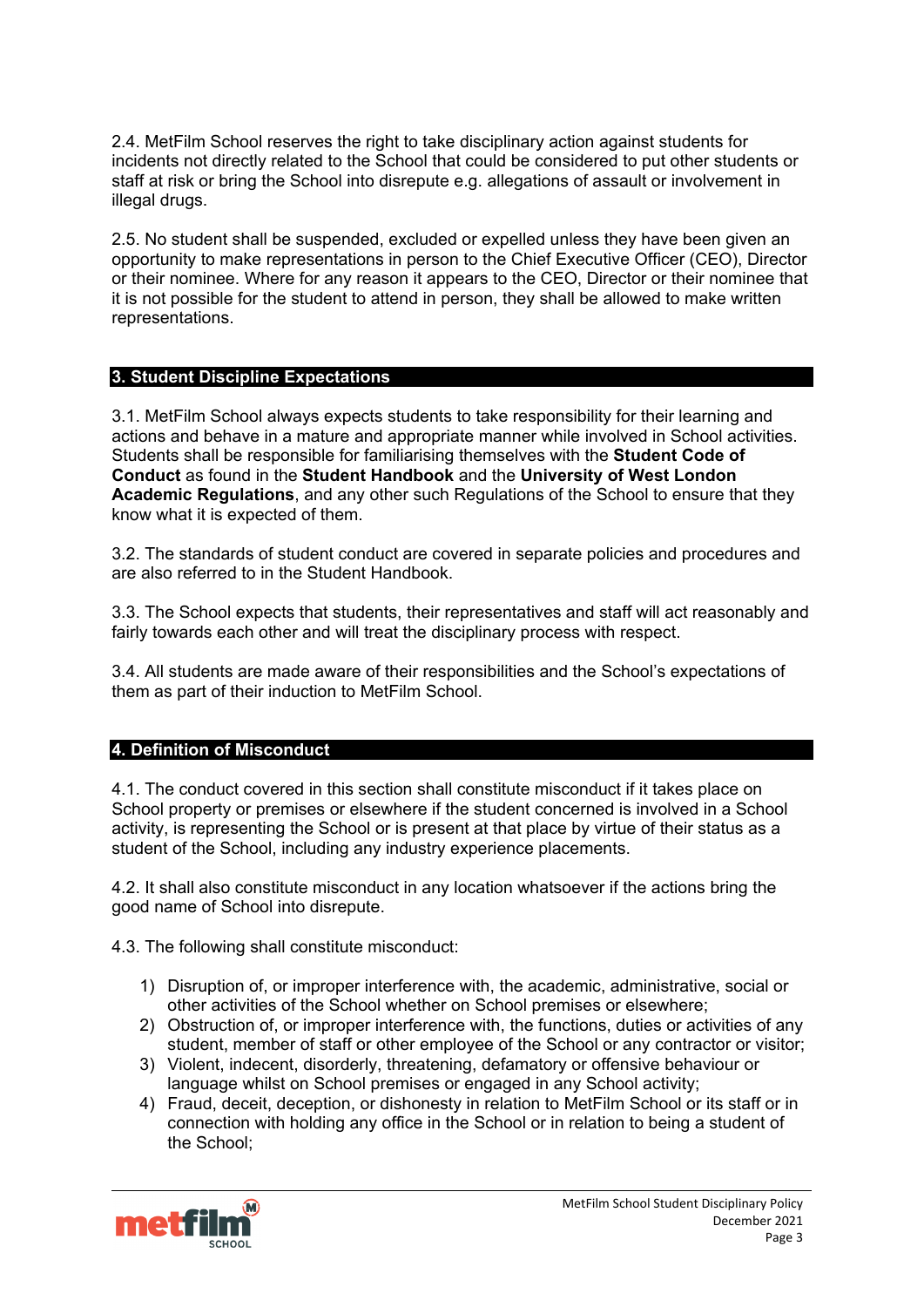- 5) Action which causes or is likely to cause injury or impair safety on School premises; or when engaged in any School activity;
- 6) Breach of the provisions of the Policies, Codes, Rules and Regulations of MetFilm School and University of West London;
- 7) Behaviour which brings MetFilm School into disrepute;
- 8) Any form of harassment of any student, member of staff or other employee of MetFilm School or any contractor or visitor whether in person, in writing, by email, via the internet (including social media) or otherwise;
- 9) Damage to, or defacement of, School or associated property or the property of other members of the School community caused intentionally or recklessly or by negligence, and misappropriation of such property (including production equipment or kit supplied by MetFilm School or its partners);
- 10) Misuse or unauthorised use of School premises or items of property, including computer misuse (see Acceptable Use of IT policy);
- 11) Conduct which constitutes a criminal offence (including conviction for an offence) where that conduct:
	- a. took place on MetFilm School premises, or
	- b. affected or concerned other members of the School community, or
	- c. damages the good name of MetFilm School, or
	- d. itself constitutes misconduct within the terms of this Policy, or
	- e. is an offence of dishonesty, where the student holds an office of responsibility at MetFilm School;
- 12) Failure to disclose name and/or other relevant details to an officer or employee of the School, Ealing Studios, University of West London or its contractors in circumstances when it is reasonable to require that such information be given; or
- 13) Failure to comply with a previously-imposed warning under this Policy or any other Policies, Codes, Rules and Regulations of the School;
- 14) The deliberate false activation of a fire alarm;
- 15) Academic Misconduct: Warnings issued under Academic Misconduct regulations will be considered when applying this Policy;
- 16) Consumption of alcohol in a teaching and learning environment unless explicit permission has been gained e.g. as part of a School sanctioned private event/show/activity;
- 17) Bringing alcohol or controlled drugs onto School premises;
- 18) Coming into the School and associated premises in an unfit state to participate in lectures or other timetabled learning activities due to the consumption of alcohol, illegal or prescribed drugs;

4.4. The above list is indicative and not exhaustive. Other forms of behaviour which are not documented here may be considered misconduct.

### <span id="page-3-0"></span>**5. Warnings and Misconduct Offences**

5.1. The School will normally adopt the following procedure:

- o Informal / Verbal Warning
- o First Warning
- o Second Warning
- o Final Warning/ Temporary Exclusion / Permanent Exclusion

5.2. This is a progressive process, which means that each time an offence is committed, the student may be moved to the next stage.

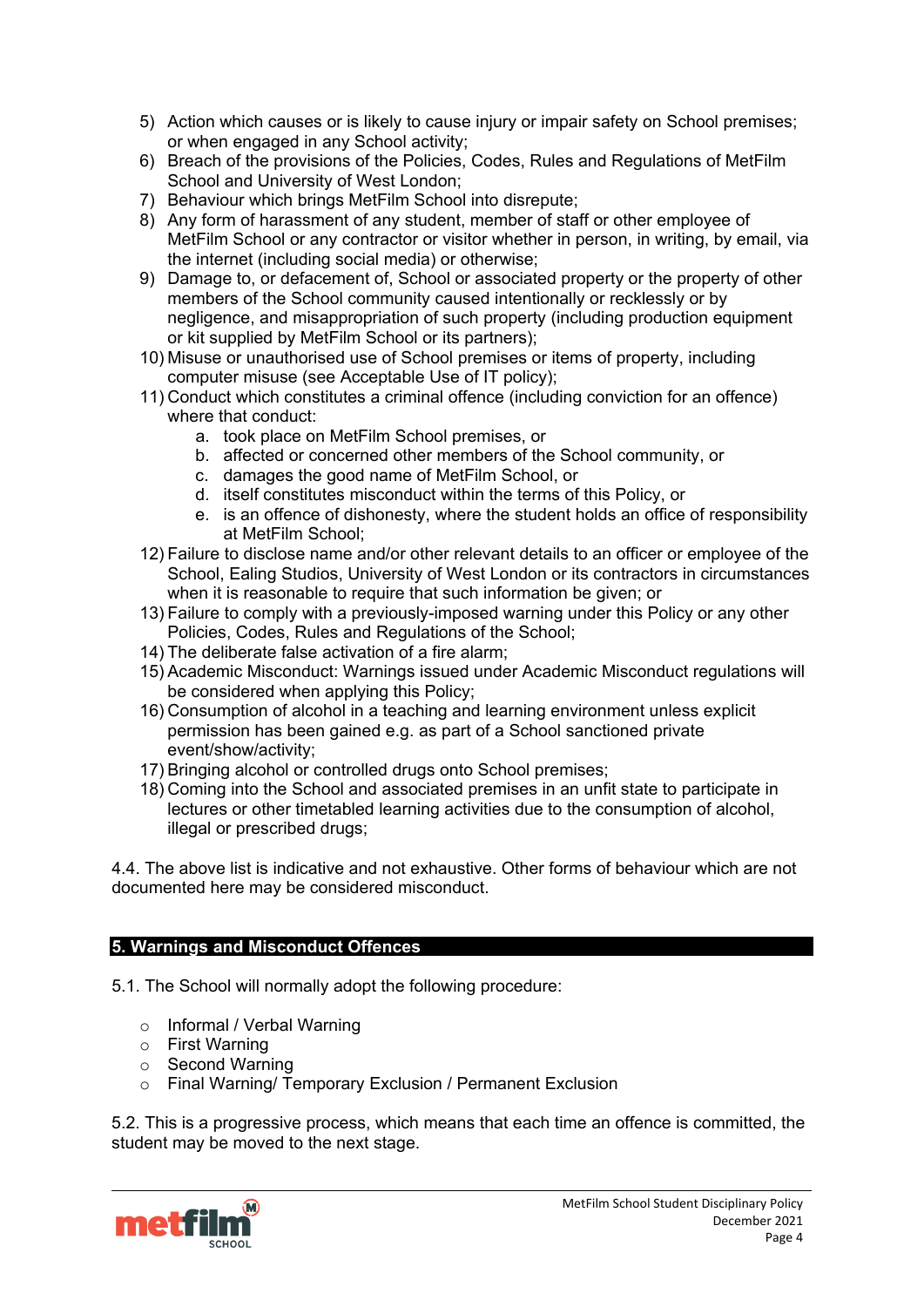5.3. The School may move immediately to a more serious stage should it be felt the circumstances justify such action.

# **Stage 1: Minor Misconduct**

### **5.4. Stage 1: Minor Misconduct**

5.4.1. The following grading of offences is provided as guidance only and is not exhaustive:

- $\circ$  Failure to respond positively to informal warnings, requests or advice  $\circ$  Bringing unauthorised visitors onto School premises
- Bringing unauthorised visitors onto School premises
- $\circ$  General rowdiness and thoughtless behaviour or inappropriate behaviours or actions that do not cause a danger, threat or offence to others e.g. foul or abusive language or behaviour (non-discriminatory)
- o Harassment: verbal / physical
- o Spitting, littering, smoking in prohibited areas or other anti-social behaviour
- $\circ$  Repeated use of mobile phones or music-playing devices that disrupt scheduled teaching activities
- o Unauthorised recording of a learning activity

5.4.2. The possible outcome of a confirmed incident of minor misconduct is:

- o Informal / Verbal Warning
- o First Written Warning

### **Stage 2: Serious Misconduct**

### **5.5. Stage 2: Serious Misconduct:**

5.5.1. The following grading of offences is provided as guidance only and is not exhaustive:

- o Repeated minor misconduct
- o Inappropriate behaviours or actions that cause a danger, threat or offence to others
- o Petty theft of personal property excluding cash
- o Breaches of Health and Safety Regulations
- $\circ$  Damage to MetFilm School property or equipment, including property supplied by its partners
- 
- o Deliberate false activation of a fire alarm<br>
o Deliberate refusal to provide information  $\circ$  Deliberate refusal to provide information required for statutory purpose<br>  $\circ$  Failure to disclose identity when reasonably requested for it or giving in
- Failure to disclose identity when reasonably requested for it or giving incorrect information
- $\circ$  Use / issue fraudulent documentation NOT relating to qualifications / academic performance
- o Knowingly making a false and vexatious allegation against MetFilm School or against any student or staff member
- 5.5.2. The possible outcome of a confirmed incident of serious misconduct is:
	- o First Written Warning
	- o Second Written Warning
	- o Final Written Warning

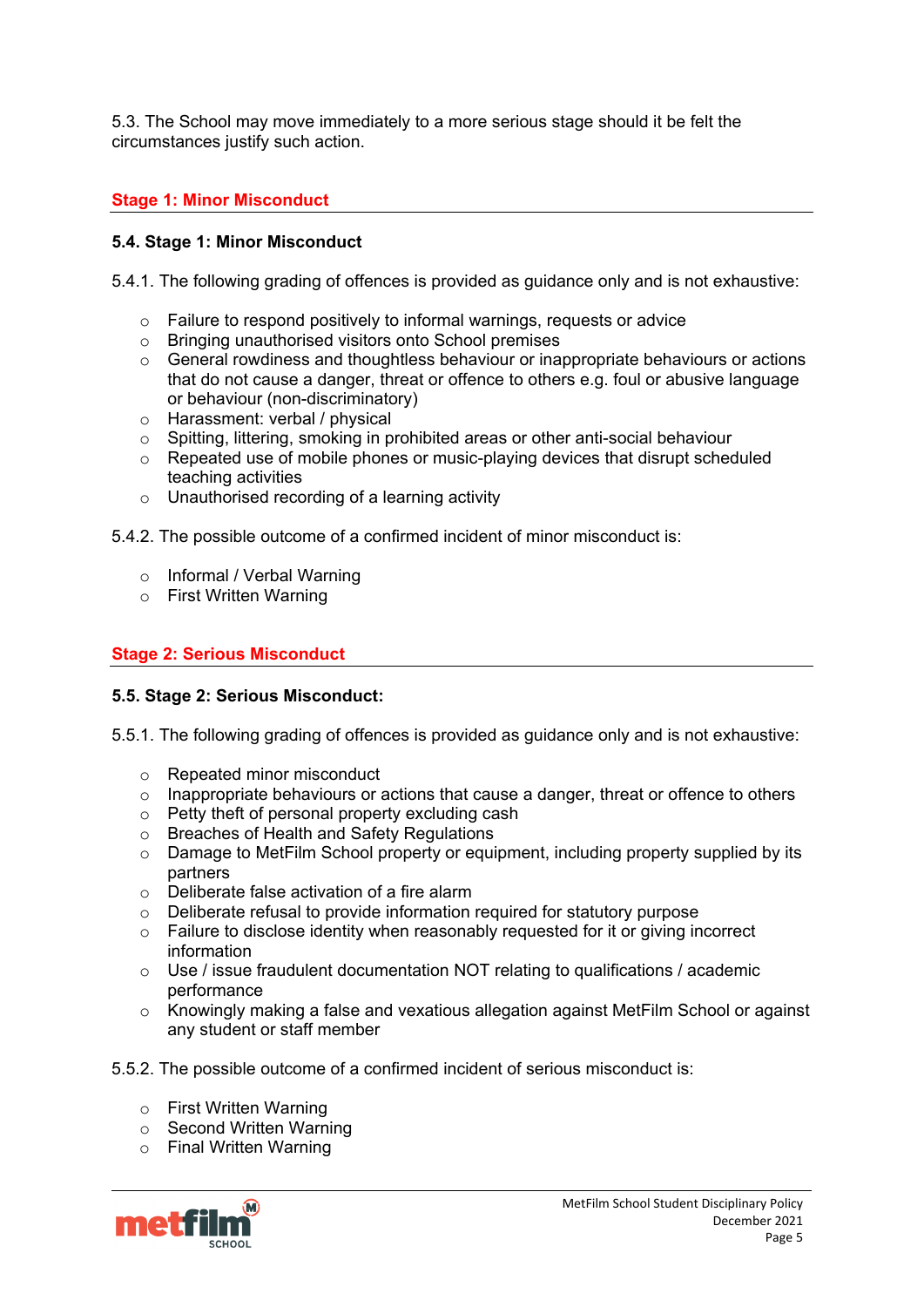# **Stage 3: Gross Misconduct**

### **5.6. Stage 3: Gross Misconduct**

5.6.1. The following grading of offences is provided as guidance only and is not exhaustive:

- o Previous serious misconduct
- o Fraud/ attempted fraud
- $\circ$  Use / issue of fraudulent documentation relating to qualifications/academic performance
- o Major disruption of the academic programme or of the running of MetFilm School
- o Serious breaches of Health and Safety regulations
- o Physical abuse or threat of physical abuse<br>○ Carrying or possession of weapons
- Carrying or possession of weapons
- o Criminal activity in or out of MetFilm School including theft, violence, sexual assault, deliberate damage to property/ goods and/or dealing, possession of, or under the influence of, illegal drugs
- o Bringing alcohol or other illegal substances onto School premises
- o Unable to take part in lessons or activities due to consumption of alcohol or other substances
- o Unauthorised publication of a recorded learning activity (e.g. on YouTube, Facebook, etc) with or without malicious or defamatory comment
- o Deliberate misuse of the School computer network, e.g. hacking
- 5.6.2. The possible outcome of a confirmed incident of gross misconduct is:
	- o First Written Warning
	- o Second / Final Written Warning / Temporary Exclusion / Permanent Exclusion

### <span id="page-5-0"></span>**6. Suspension of Students**

6.1. MetFilm School may choose to suspend a student with immediate effect in the event of alleged gross misconduct, and where it is considered that the student may pose a risk to themselves, other students or staff, the School, or the conduct of an investigation.

6.2. Suspension will last until information has been gathered surrounding the incident of misconduct. In this instance, the student will subsequently be given opportunities to make representations in person to the CEO, Director or their nominee.

6.3. Suspension should not be seen, or used as, a punishment in itself and is a neutral act. It is a means of removing a student from a potentially difficult or dangerous situation whilst an investigation is carried out.

6.4. The School will inform the student, and parents/ guardians if the student is under 18 or a vulnerable adult, in writing within 24 hours of the reason for suspension and the restrictions this places on them.

6.5. Suspension and Temporary or Permanent Exclusion bars a student from all MetFilm School activities (on or off-site and including those organised by MetFilm Futures, the

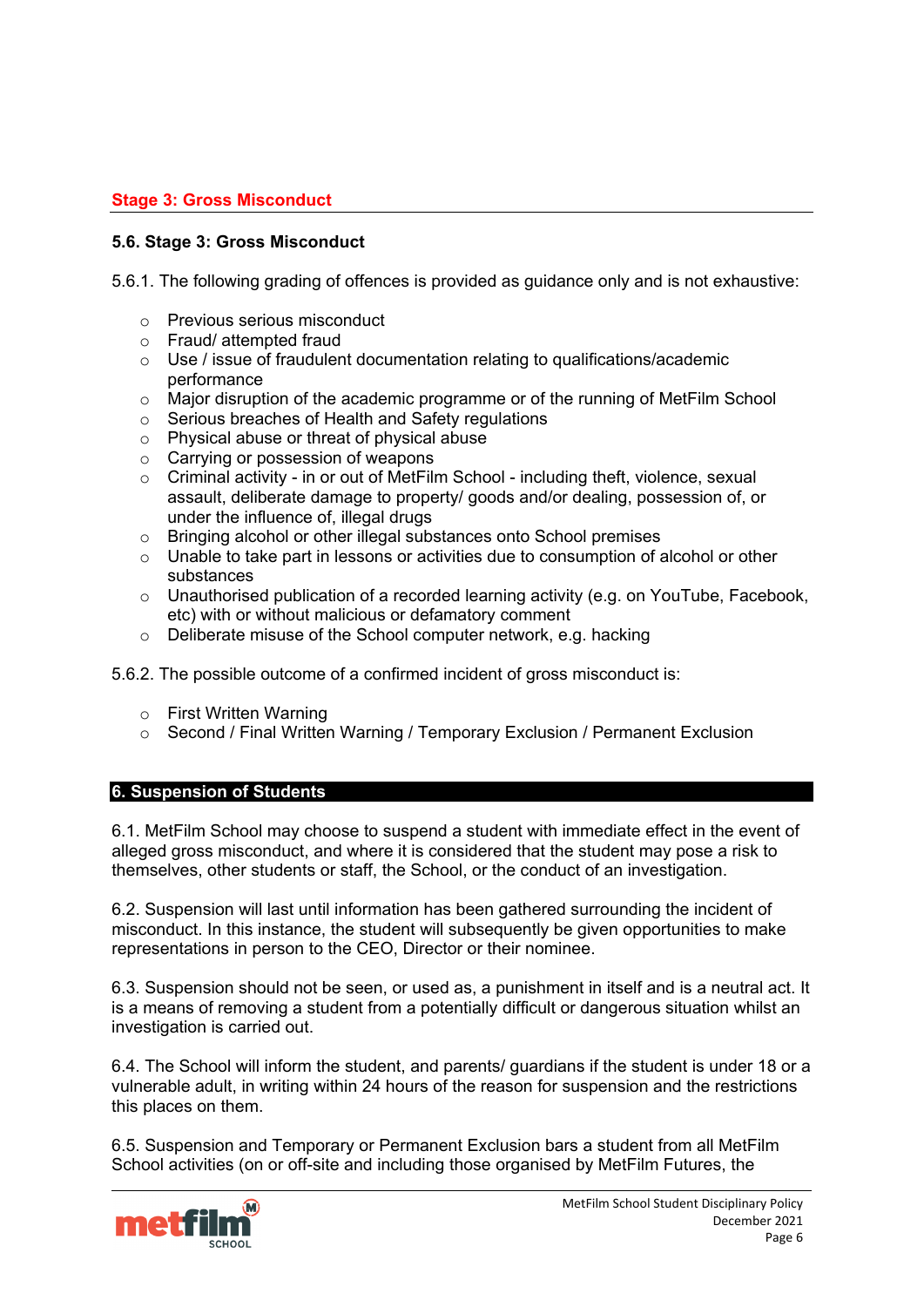Marketing team or Student Senate), prohibits access to School facilities and premises and any external events or activities held on School premises, without prior written permission from the CEO, Director or their nominee.

### <span id="page-6-0"></span>**7. Criminal Offences**

7.1. If there is a genuine reason to believe that a student has committed a criminal offence, MetFilm School will refer the matter to the police as appropriate.

7.2. The following procedures will apply where the alleged misconduct constitutes an offence under criminal law if proved in a court of law.

7.3. Where the offence under criminal law is considered not to be serious, action under this Policy may continue, but such action may be deferred pending any police investigation or prosecution.

7.4. In the case of all other offences under the criminal law, no action (other than suspension or exclusion) will be taken under this Policy unless the matter has been reported to the police and either prosecuted or a decision not to prosecute has been taken, at which time the CEO, Director or their nominee or its nominee shall decide whether disciplinary action under this Policy should continue or be taken.

7.5. Where a finding of misconduct is made and the student has also been sentenced by a criminal court in respect of the same facts, the court's penalty shall be taken into consideration in determining any disciplinary action.

7.6. Except in cases considered not to be serious, if the victim will not report the matter to the police or will not co-operate in their enquiries the School will not use its internal procedures to proceed with the matter. Only in exceptional circumstances will the School report an alleged crime to the police contrary to the wishes of the victim.

7.7. If the police or the Crown Prosecution Service decide not to prosecute, MetFilm School may, exceptionally, proceed with action under this Policy depending on the reasons for the non-prosecution.

7.8. Where appropriate, the School may refer offences relating to controlled drugs to the police.

### <span id="page-6-1"></span>**8. Representation**

### **Student Representation**

8.1. All formal invitations to disciplinary meetings will outline the student's rights to bring with them a friend, parent, mentor or other representative. Students under the age of 18 or vulnerable adults must be accompanied by a parent/ guardian. Any other representation is not normally allowed except with express permission by the Chair of the Disciplinary Meeting.

### **Advocacy**

8.2. Helping a student to speak for themselves during the disciplinary procedure and ensuring that they are heard is known as "advocacy". It is the responsibility of the School to ensure that a student is provided with appropriate support. Students should be encouraged

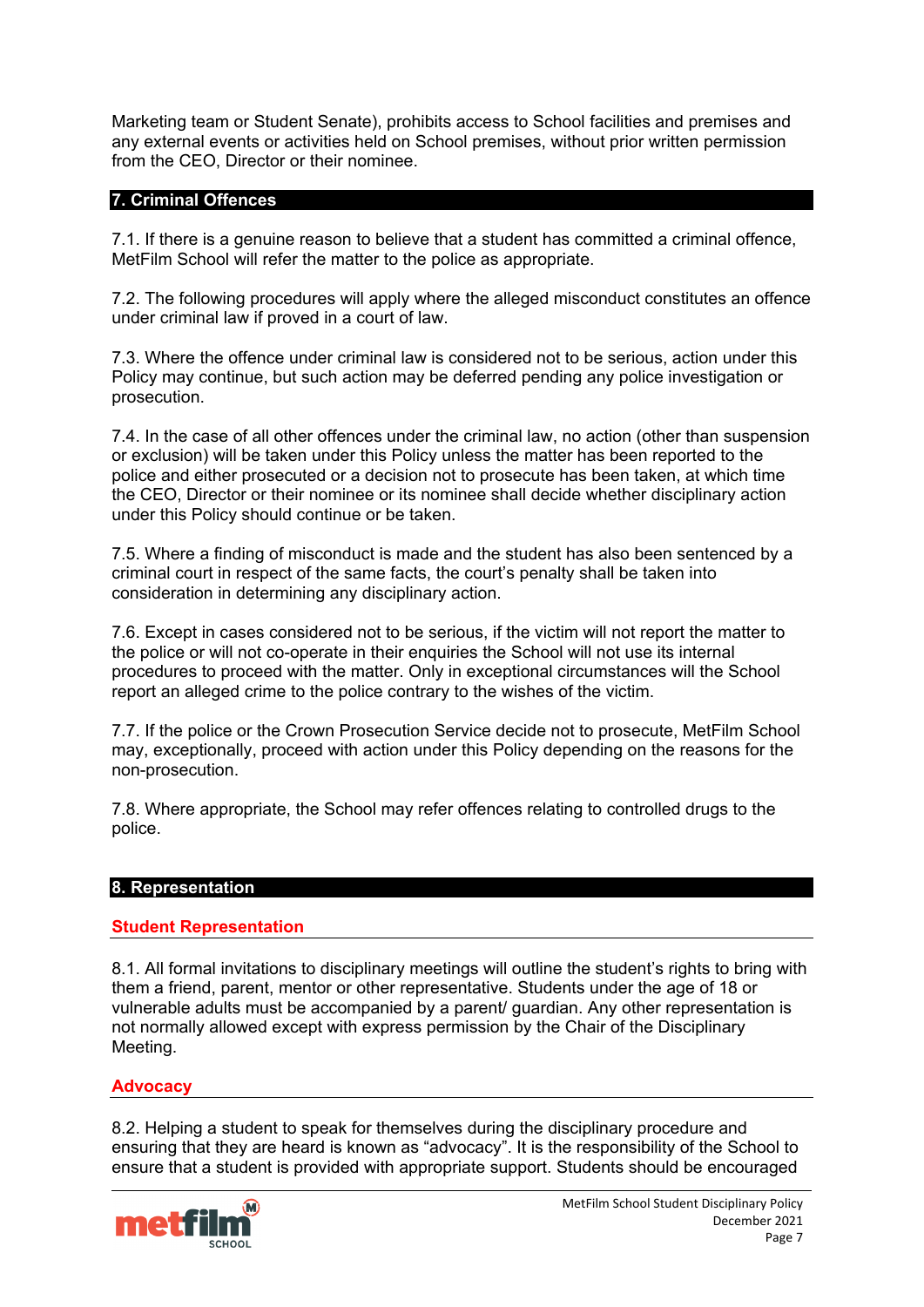to make use of the support and guidance of the Student Services team for this purpose during the appeals process.

8.3. Students will be offered a meeting with a member of Student Services team to outline the Student Disciplinary process.

8.4. Additionally, some young people, vulnerable adults and those who do not have English as a first language may need help to speak for themselves and to get other people to listen to what they say. This is particularly true when they are being disciplined by other people who are in a position of power over them. Students will be offered a meeting with a member of the Student Services team if student needs are identified.

### <span id="page-7-0"></span>**9. Confidentiality**

9.1. It is not normally appropriate to keep the identity of witnesses secret during disciplinary proceedings. To do so may undermine a student's ability to defend themselves. There may be occasions where the disciplinary process requires evidence from a witness.

9.2. If the witness does not agree to the student knowing their identity it may not be appropriate to rely on their evidence.

9.3. The School recognises that some aspects of discussions or evidence may be confidential or inappropriate to share amongst a wider audience. The person chairing the meeting will decide as to the appropriateness of what information should be disclosed e.g. names of witnesses where there is a concern about their welfare or safety.

# <span id="page-7-1"></span>**10. Right of Appeal**

10.1. Where a student is dissatisfied with the outcome of disciplinary proceedings under this policy, they may submit an appeal against the decision or outcome.

10.2. Appeals must be made in writing, within 10 working days of being notified of the outcome and in accordance with the MetFilm School Student Disciplinary Appeals policy.

10.3. Students should note that appeals with only be accepted on the grounds specified in the MetFilm School Student Disciplinary Appeals policy.

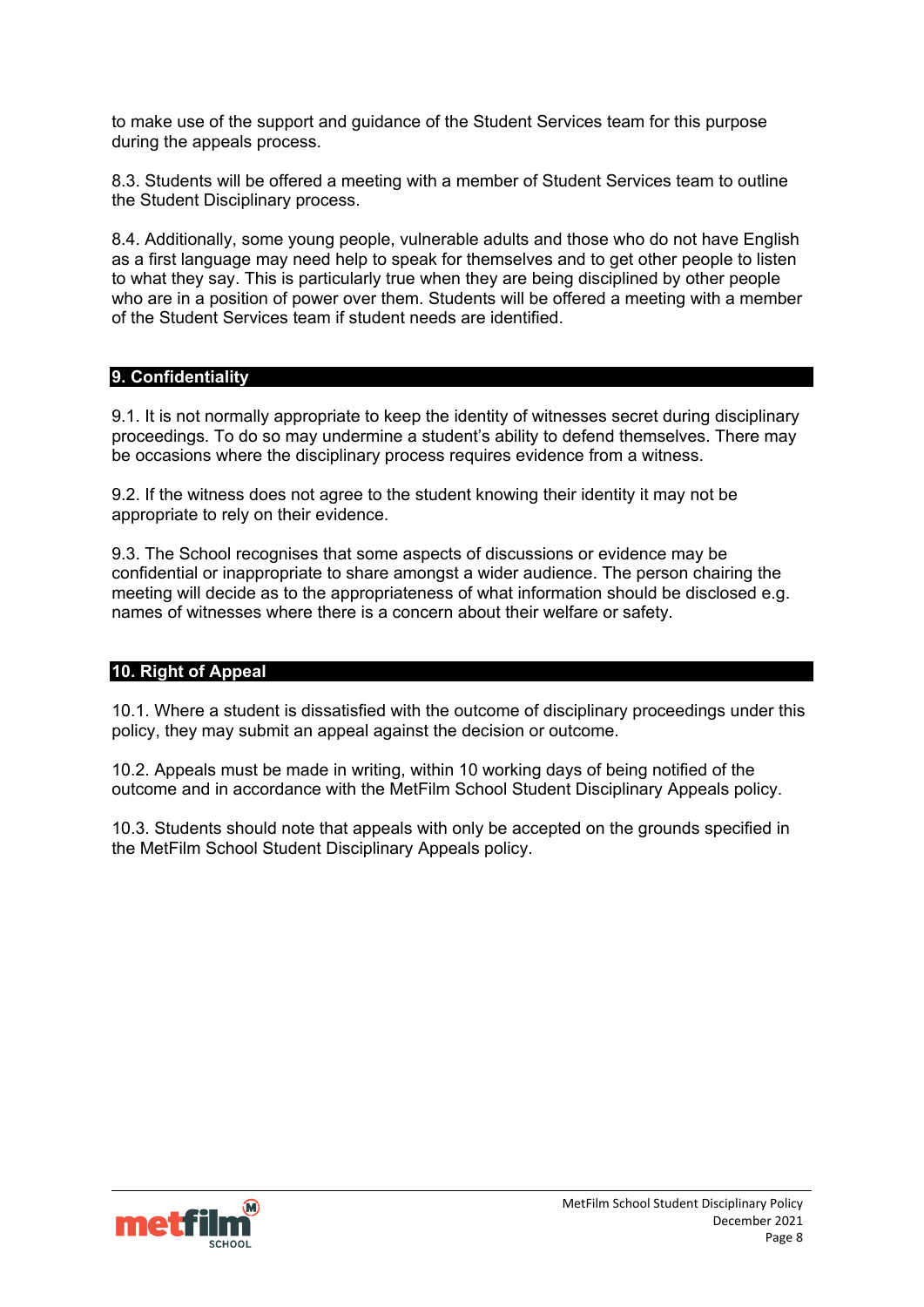#### <span id="page-8-0"></span>**Appendix 1 - Procedures**

This appendix sets out the procedures to be followed by MetFilm School in relation to its Student Disciplinary policy.

#### 1. **Student Disciplinary Framework**

1.1. The framework consists of the following stages:

- o Informal / Verbal Warning
- $\circ$  Stage One Minor Misconduct
- o Stage Two Serious Misconduct
- $\circ$  Stage Three Gross Misconduct

### **2. Informal Procedure**

2.1. Any member of staff can, and should, discuss minor issues of misconduct or unsatisfactory standards of work with students advising them of the standards required and the possible consequences of further or repeated unsatisfactory behaviour or work.

2.2. Members of staff will only bring minor infringements to a student's attention for their benefit or the benefit of others; it is in everyone's interest for students to co-operate.

2.3. This advice is classed as informal or verbal warnings and does not require official documentation; however staff may be required to provide evidence that verbal warnings have been given in subsequent stages of the student disciplinary framework. Therefore it will be usual for a note to be made against the student record to reflect that an informal warning has been issued.

### **3. Formal Procedure**

3.1. Most minor faults will be dealt with informally by members of MetFilm School staff. If a student fails to respond positively to informal warnings or advice, the formal student disciplinary procedure should be followed.

3.2. The responsibility for conducting and managing the formal MetFilm School Student Disciplinary procedure lies with the areas detailed below. In the absence of the appropriate member of staff, a person in a similar role should be appointed to take on the process.

- o Minor Misconduct Deputy Director
- o Serious Misconduct Deputy Director
- $\circ$  Gross Misconduct Deputy Director, Director or Chief Executive Officer
- $\circ$  Appeals against Misconduct outcome Quality Manager / alternative Deputy Director, Director or Chief Executive Officer

3.3 The member of staff hearing a student's appeal will never be the same person who has been involved in the application of the original disciplinary action against them.

3.4. A member of staff who identifies or who is made aware of the misconduct shall draw it to the attention of the student. This interaction may be recorded, and should it be considered actually or potentially serious it will be drawn to the attention of the above member of staff in writing and the student informed that this is happening.

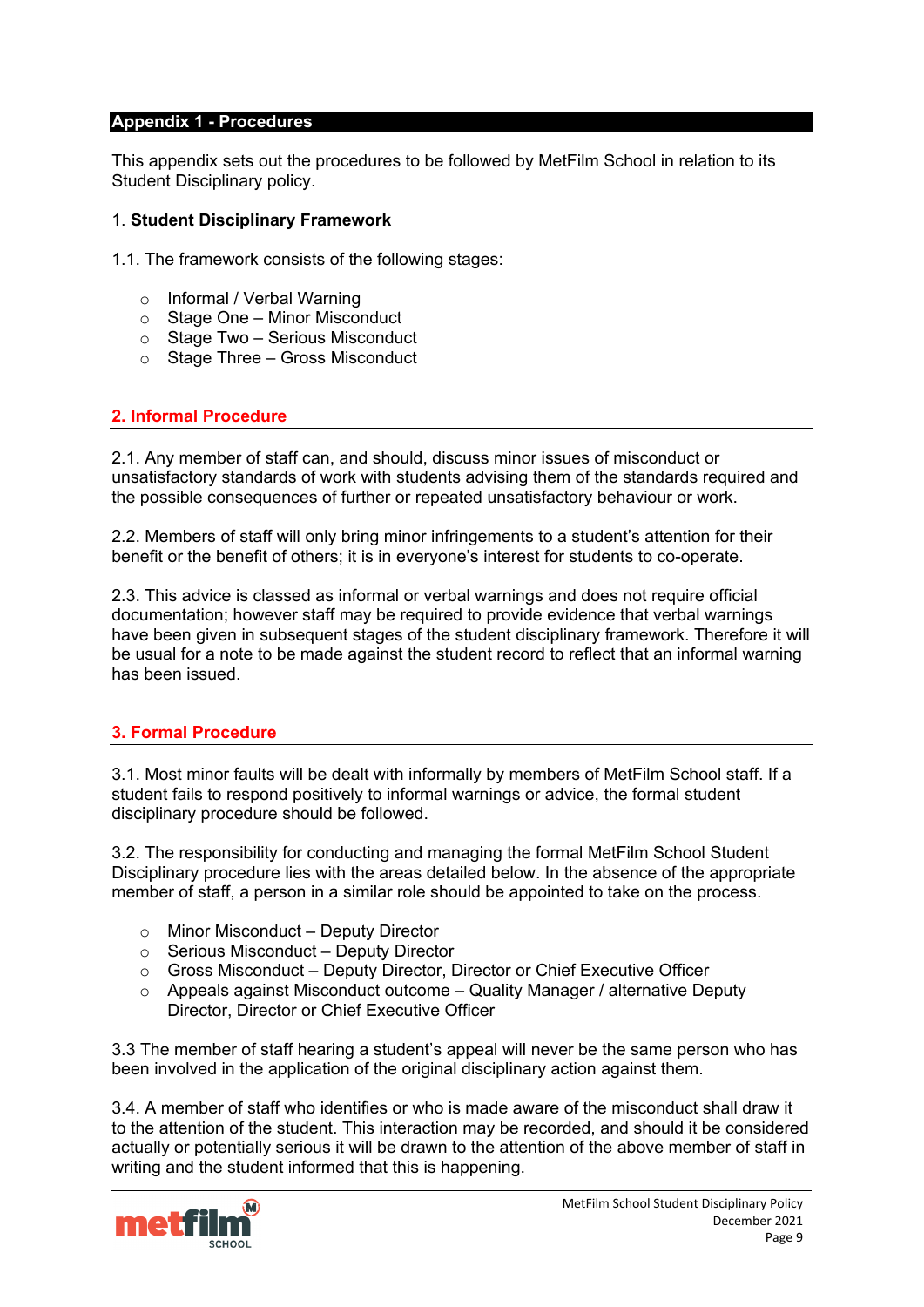3.5. At each stage the following will be in place:

3.5.1. **Recorded** – All aspects of the formal process, including notification of a Final Written Warning, Suspension or Exclusion, will be recorded by Student Services & Administration filed centrally and the student's electronic record updated. The student will also be given a copy of the written record.

3.5.2. **Action Planned** – In all cases the outcome should identify any action that is required by the student to demonstrate sustained improvement.

3.5.3. **Additional Support** – In some cases it may be necessary to identify and recommend additional support, either from within MetFilm School or from external agencies that may aid the student's progress.

# *3.6. Stage 1: Minor Misconduct*

3.6.1. If a student is not meeting the expectations being placed upon them by the School and there is a "cause for concern" (whether formally reported or not) it is the responsibility of the Deputy Director to undertake a 1-to-1 meeting and:

- o Discuss why there is "Cause for Concern" (CFC) and the reason for the meeting;
- $\circ$  Identify any support needs that may be required e.g. Additional Learner Support, Financial Support etc.;
- o Identify and agree the required actions and timescales for improvement.

3.6.2. This meeting will be recorded by a member of Student Services & Administration acting in a supporting role, filed centrally and the student's electronic record updated. The student will also be given a copy of the written record.

3.6.3. Where necessary a copy of this will be sent to other stakeholders / support services as appropriate.

3.6.4. It is the responsibility of the Deputy Director in conjunction with tutors to monitor progress against the identified actions. To this end, the Deputy Director should arrange another meeting within six weeks of the original meeting with the student to monitor progress. If the student has not made the required progress and is consistently failing to meet the required standards, they should be referred to Stage 2.

3.6.5. Possible outcomes:

- o No further action
- 
- $\circ$  Verbal Warning<br> $\circ$  First Written war First Written warning - If appropriate additional sanctions may be imposed such as restricted participation in School events or trips (including Student Senate), loss of access to programme enrichment benefits, including tutorials, Masterclasses etc.

# *3.7. Stage 2: Serious Misconduct*

3.7.1. In the event of alleged serious misconduct or if at Stage 1 no progress has been made, a Disciplinary Meeting will be convened within 10 working days consisting of, as appropriate:

### o Deputy Director

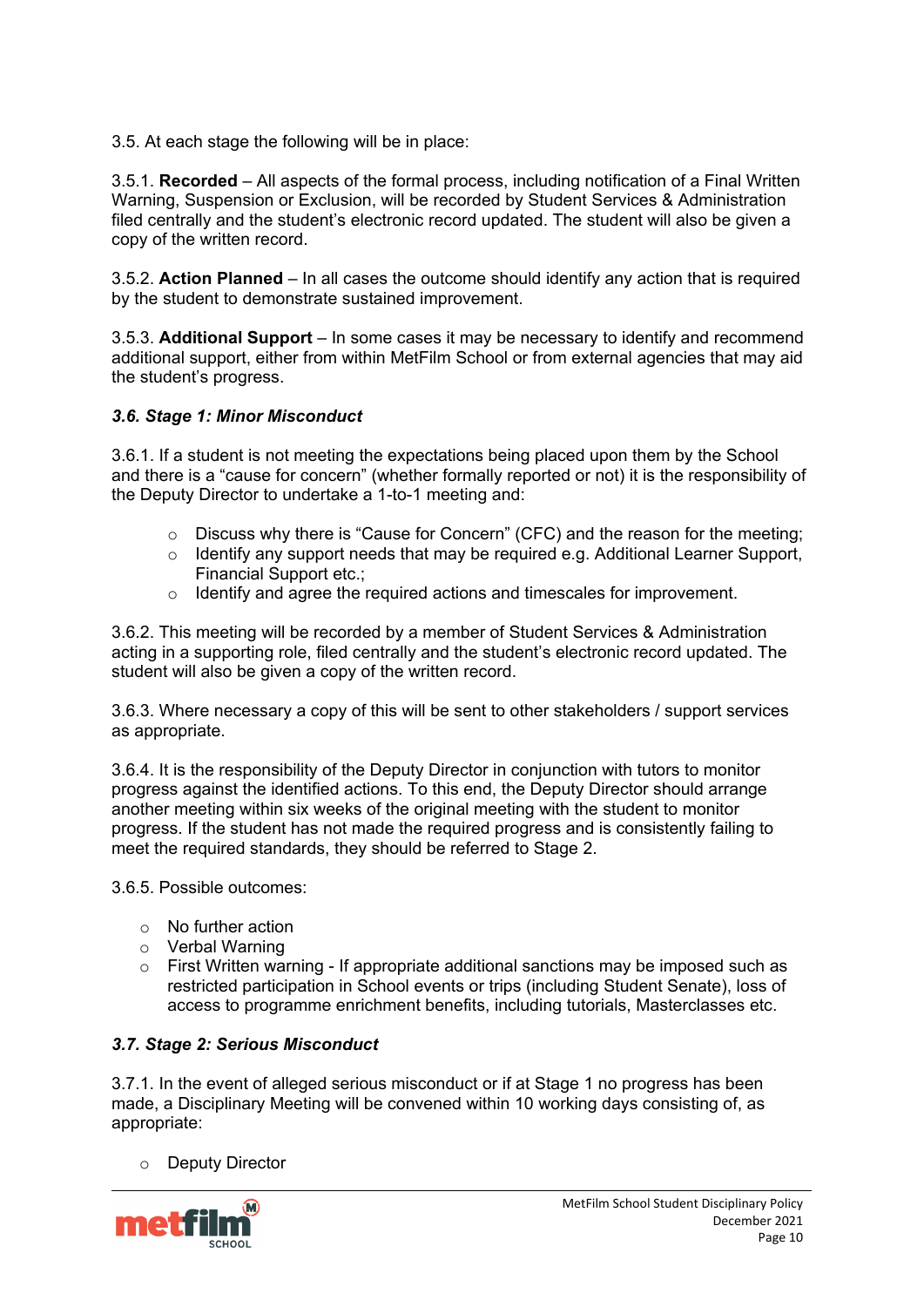- o Student
- o Tutor / Mentor
- $\circ$  Advocate / representative if appropriate
- $\circ$  Parent(s) / Guardian if appropriate
- o Other agencies / persons as appropriate e.g. Student Services / Social Services, etc.

3.7.2. Participants must be given a minimum of 3 working days notice of the meeting in writing.

3.7.3. Before the meeting, evidence should be gathered by an Investigating Officer appointed by the Deputy Director, with support from Student Services & Administration, as a part of an investigation of the alleged serious misconduct.

3.7.4. The allegation of serious misconduct will be put to the student by the Deputy Director, based on evidence collected as part of the investigation. The student will have an opportunity to respond and seek clarification.

3.7.5. This meeting will be recorded by Student Services & Administration, filed centrally and the student's electronic record updated. The student will also be given a copy of the written record.

3.7.6. Where necessary a copy of this will be sent to other stakeholders (e.g. parents / employer) and support services as appropriate.

3.7.7. Possible outcomes

- $\circ$  No further action
- $\circ$  First Written warning If appropriate additional sanctions may be imposed such as restricted participation in School events or trips (including Student Senate) etc.
- $\circ$  Final Written Warning If appropriate additional sanctions may be imposed such as restricted participation in School events or trips (including Student Senate), loss of access to programme enrichment benefits, including tutorials, Masterclasses etc.

3.7.8. NB: Students cannot be removed from elected or representative positions without prior consultation and agreement of the CEO, Director or their nominee.

### *3.8. Stage 3: Gross Misconduct*

3.8.1. The School may choose to suspend a student with immediate effect in the event of alleged gross misconduct, and where it is considered that the student may pose a risk to themselves, other students or staff, MetFilm School, or the conduct of an investigation. If a member of staff observes behaviour which may be considered gross misconduct, this must be reported to the CEO, Director of their nominee for a decision to be made as to whether the student should be suspended.

3.8.2. Suspension will last until information has been gathered surrounding the incident of misconduct. In this instance, the student will subsequently be given opportunities to make representations in person to a member of the Executive or nominee from SMT.

3.8.3. In the event of alleged serious misconduct or if at Stage 1 or 2 no progress has been made, a Disciplinary Meeting will be convened within 10 working days consisting of, as appropriate:

o Director or Chief Executive Officer or their nominee